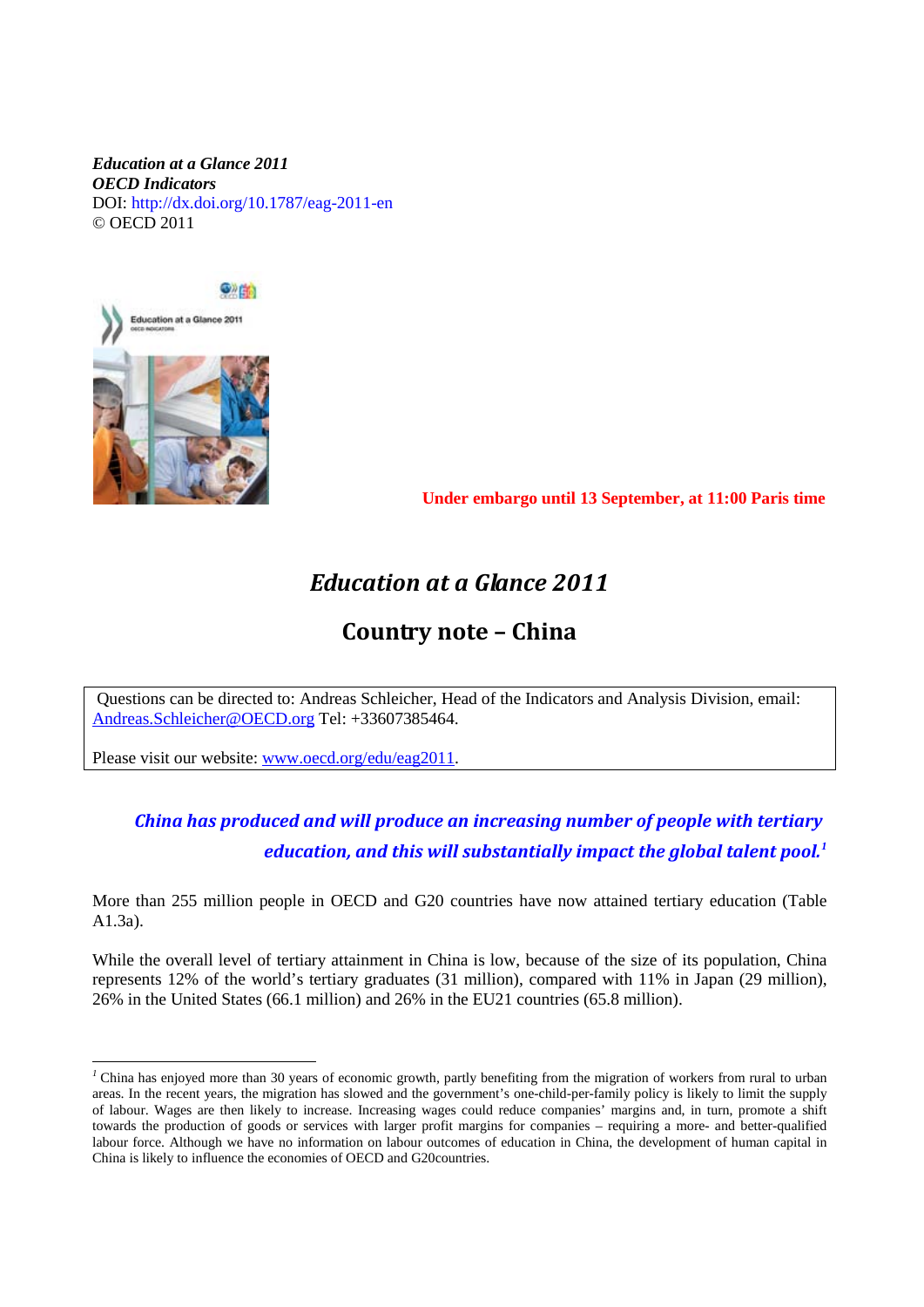In 2009, less than 5% of 25-64 year-olds in China have a tertiary degree. That proportion is substantially below the OECD average of 30%, the EU21 average of 27% and the United States average of 41% (Table A1.3a). However, considerable progress has been made on this measure: In China, the proportion of the population with tertiary education attainment has almost doubled over the past 30 years. In 2009, some 6.1% of 25-34 year-olds have tertiary education attainment compared to 3.1% of 55-64 year-olds. The rate of expansion of tertiary education has been far greater in China than in OECD countries, in part because China started from very low levels.

Because of the size of China's population, a modest change in rates can have a great impact on absolute numbers. For instance, if the percentage of 25-64 year-olds with higher education were to increase from 4.6% to 6%, it would mean an increase of around 10 million people – or almost 4% of the 255 million people in OECD and G20 countries that have attained tertiary education (or a tertiary education degree).

Because of significant progress in raising baseline qualifications in China, there is room for increasing the number of people with tertiary education further in China. There is more than a 20 percentage-point difference between graduation rates from upper secondary and post-secondary non-tertiary programmes designed to prepare students for tertiary-type A (longer, and largely theory-based) education and entry rates into tertiary-type A education in China (as in Belgium, Chile, the Czech Republic, Finland, Ireland, Israel, Italy and Japan). This suggests that part of those who attain the qualifications that could allow them to enter tertiary-type A programmes do not do so (see Chart A2.2).

#### *More students are enrolled in vocational programmes oriented toward vocational*

#### *education at both secondary and tertiary level of education.*

It is estimated that 65% of young Chinese today will complete upper secondary education over their lifetimes. This is below the OECD average of 82%, the EU21 average of 85% and the United States' average of 76%, but above the average of 45% in both Mexico and Turkey. In 13 OECD countries, the majority of upper secondary students pursue pre-vocational or vocational programmes. In China, 50.4% of upper secondary students are enrolled in pre-vocational or vocational programmes, compared with 50% or above in most OECD countries with dual-system apprenticeship programmes (Austria, Germany, Luxembourg, the Netherlands and Switzerland) and in Argentina, Belgium, the Czech Republic, Finland, Italy, Norway, the Slovak Republic, Slovenia and Sweden. In contrast, in Brazil, Canada, Chile, Estonia, Greece, Hungary, Iceland, India, Indonesia, Ireland, Israel, Japan, Korea, Mexico, New Zealand, Portugal and the United Kingdom, at least 60% of upper secondary students are enrolled in general programmes, even though pre-vocational and/or vocational programmes are offered (Table C1.3).

The same pattern is evident in China at the tertiary level, where more students enter tertiary-type B (shorter, vocationally oriented) programmes than tertiary-type A programmes. Whereas in OECD countries, some 59% of young adults will enter tertiary-type A programmes during their lifetimes if current patterns of entry continue. In several OECD countries, at least 70% of young adults enter tertiary type-A programmes, while in China (as in Belgium, Indonesia and Mexico), at most 35% do (Chart C2.1). Belgium, Chile and China are the three countries where more students entered tertiary-type B than tertiarytype A programmes in 2009.

### *The gender gap in secondary education is narrower. [2](#page-1-0)*

The gender gap in completing upper secondary education is smaller in China than in the United States or on average among EU21 countries. In 2009, more young women (67%) than young men (62%) graduated

<span id="page-1-0"></span><sup>&</sup>lt;sup>2</sup> Chinese birth-control policies contribute to an imbalance in the number of men and women in the total population. The sex ratio (number of men per 100 women) is 108 among 15-19 years-olds, 124 among 1-4 year-olds, and 119 among those under one year. *Le Monde*, "32 millions de petits Chinois", 14 Avril 2009.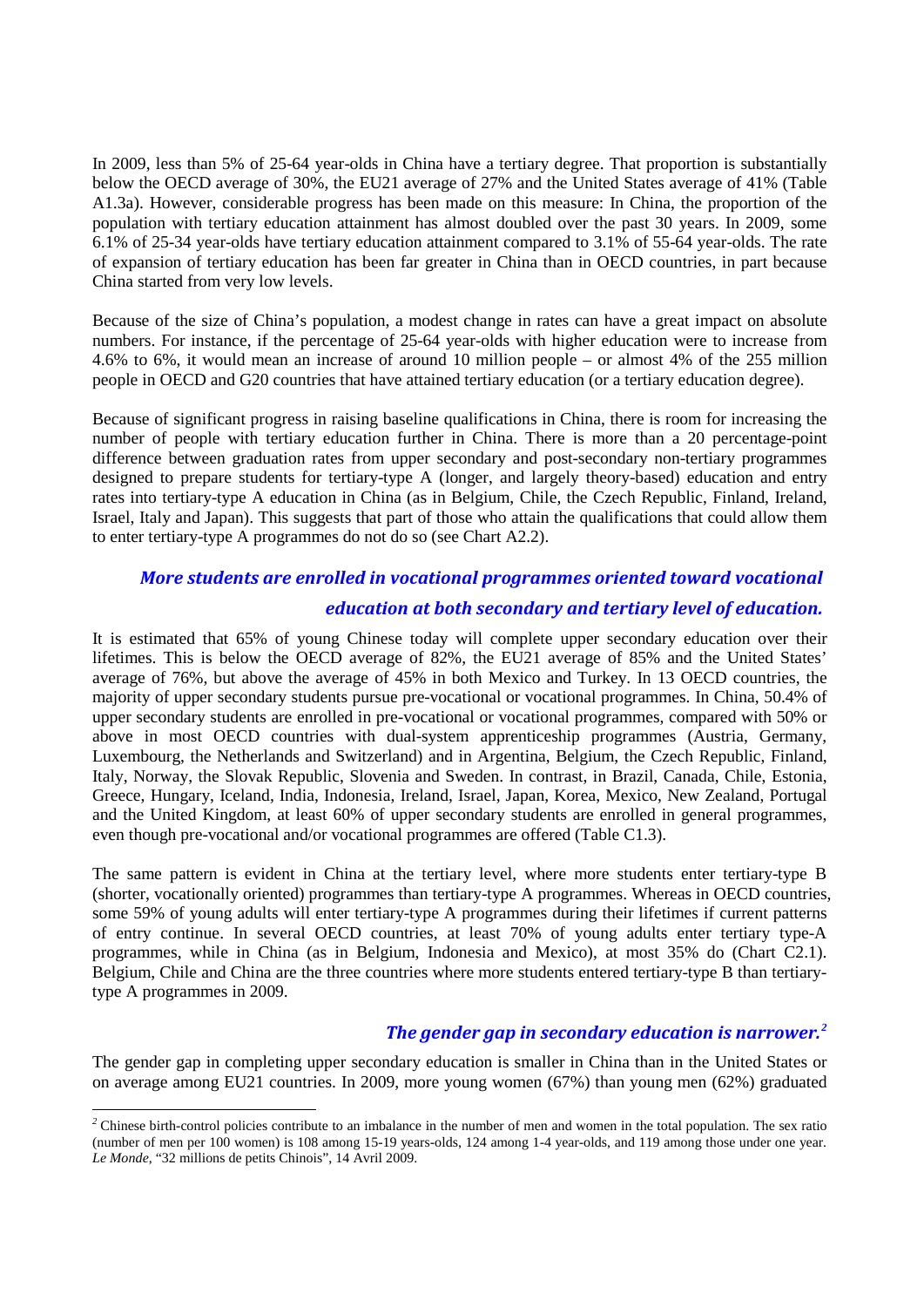from upper secondary education in China. In the United States, 80% of young women and 73% of young men graduated from this level, while in EU21 countries, an average of 89% of young women and 81% of young men did. The average OECD graduation rates from upper secondary education were 86% for young women and 79% for young men (Table A2).

The gender gap in education varies greatly across OECD countries, depending on the orientation of the programmes. On average, more young women (55%) graduated from general upper secondary programmes than young men (43%); conversely more young men (47%) graduated from pre-vocational or vocational upper secondary programmes than young women (44%). In contrast to the OECD average, in China, as in Argentina, Australia, Belgium, Brazil, Chile, Denmark, Finland, Ireland, New Zealand, Portugal and Spain, more young women graduated from pre-vocational or vocational upper secondary programmes than young men. In China, as in Ireland and Korea there is no, or an extremely narrow, gender gap among graduates from general upper secondary programmes. On average across EU21 countries, more young women (51%) graduated from general upper secondary programmes than young men (38%); conversely more young men (54%) graduated from pre-vocational or vocational upper secondary programmes than young women (51%) (Table A2).

### *China's direct public expenditure on educational institutions is relatively high as a percentage of total public expenditures but relatively low as a percentage of GDP.*

Investment in educational institutions represents a large part of total public expenditure in China. Some 16.3% of China's total public expenditure is devoted to direct public expenditure on educational institutions and public subsidies to households and other private entities for all levels of education. This can be compared with 13.8% of total public expenditure in the United States**,** 12.9%, on average, across OECD countries, and 11.7%, on average, across EU21 countries (Table B4.1).

China**'s** direct public expenditure on educational institutions represented 3.3% of the country's GDP in 2008, compared with 5.5% of that across EU21 countries, 5.9%, on average, across OECD countries, and 7.2% in the United States (Table B2.1).

### *China's spending per student is low, in absolute terms, compared to other countries, but high as a proportion of GDP per capita.*

In 2008, China spends USD 1 593 per student from primary to tertiary education – the lowest amount of annual expenditure per student among the countries surveyed. In comparison, Brazil spends USD 2 416, Argentina spends USD 3 204 and the Russian Federation spends USD 4 878, all far below the average for OECD countries (USD 8 831) or for EU21 countries (USD 8 702). These figures relate to public institutions only. At the other end of the spectrum, the United States spends USD 14 923 and Switzerland USD 14 977 on public institutions (Table B1.1a).

In tertiary education, Argentina spends the least per student (USD 4 411), just below China (USD 4 550). In comparison, the average expenditure per tertiary student across EU21 countries is USD 12 958, USD 13 717 across the OECD countries, and USD 29 910 in the United States (Table B1.1a).

However, the amount China spends annually per student from primary to tertiary education represents 27% of GDP[3](#page-2-0) per capita, which is equal to the OECD average. The United States' annual expenditure per student from primary to tertiary education represents 32% of GDP per capita.

<span id="page-2-0"></span><sup>&</sup>lt;sup>3</sup> In 2008, China ranked second according to GDP (almost USD 8 000 billion) after the United States (USD 14 400 billion) and ahead of Japan (USD 4 400 billion). The European Union is the first world economy with a total GDP amounting to more than USD 15 000 billion.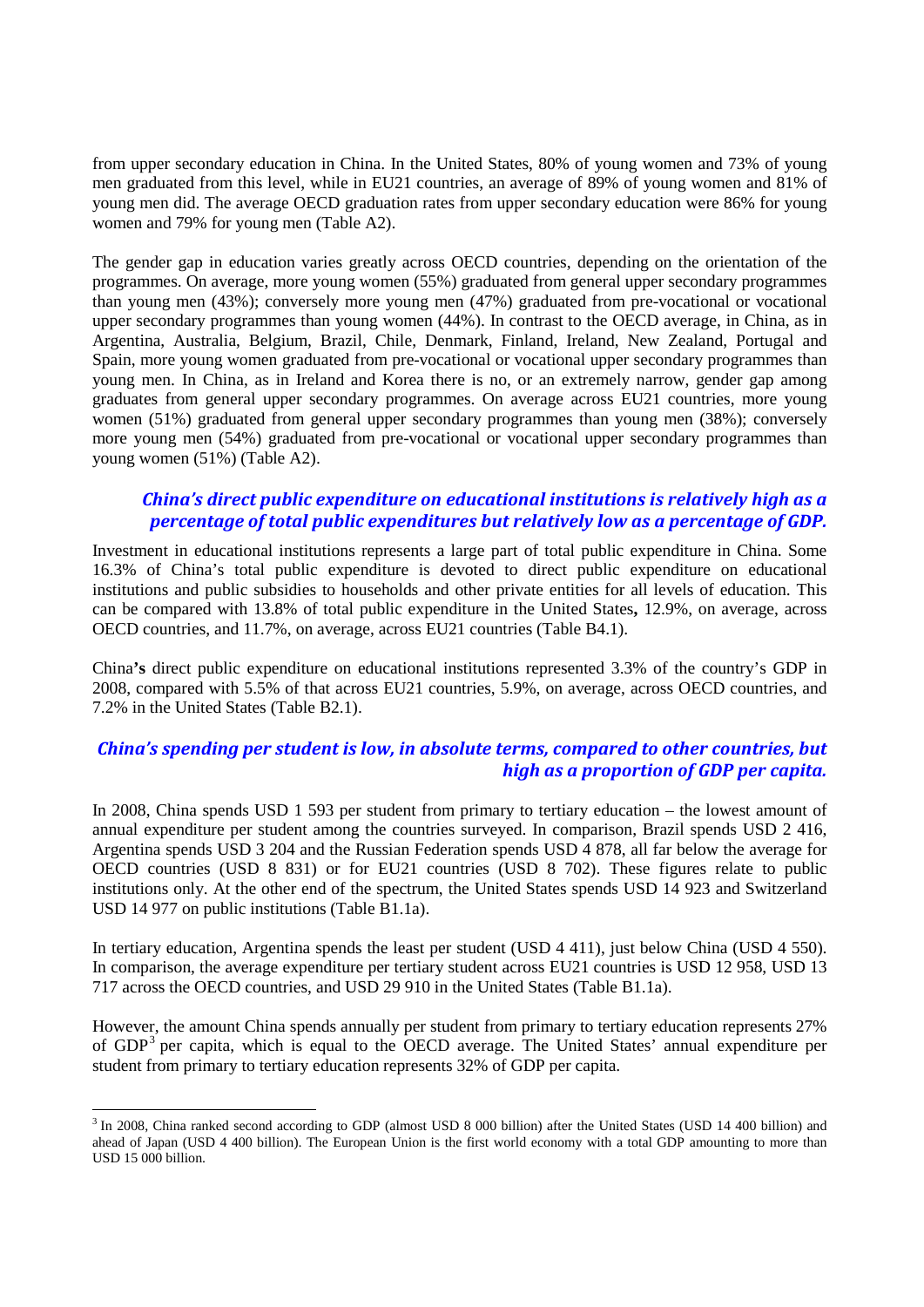For tertiary education, annual expenditure per tertiary student in China represents 76% of GDP per capita, higher than 64% in the United States, an average of 41% across OECD countries, and 39% across EU21 countries (Table B1.4).

### *China's investment in long-term assets is more limited at the upper secondary than at the tertiary level of education.*

Education expenditure includes both current and capital expenditure. Capital expenditure by educational institutions refers to spending on assets that last longer than one year, including spending on the construction, renovation and major repair of buildings. Current expenditure by educational institutions includes spending on school resources used each year to operate schools. The labour-intensive nature of instruction explains the large proportion of current spending in total educational expenditure.

In secondary education, current expenditure ranges from 82% of total expenditure on education (in Luxembourg) to 98% (in Austria). In 2008, China's current expenditure is 97.2% of total education expenditure, compared with an average of 92.4% of total spending on education in OECD countries, and 88.4% of total education expenditure in the United States (Table B6.2a). It implies there is little investment in long-term assets in China.

In tertiary education, China's current expenditure accounts for 93% of total expenditure. This is close to the OECD average of 90.9% of total expenditure and 90.3% of total education expenditure that the United States devotes to current expenditure. Overall current expenditure at the tertiary level of education ranges from 79.4% of total education expenditure in Spain, to 83.5% in Korea, to more than 95% in Denmark (95.5%), Finland (95.8%), Sweden (96.3%), Belgium (96.7%) and Argentina (98.8%) (Table B6.2b).

### *China has a large impact on the number of students who study abroad.*

On average, 93% of foreign tertiary students enrolled in OECD countries are from other OECD countries. Meanwhile, some 83.5% of foreign students enrolled in OECD countries are from such G20 countries as Argentina, Brazil, China, India, Indonesia, the Russian Federation, Saudi Arabia and South Africa (Table C3.3). Among international students originating from non-member countries, students from China are by far the largest group, representing 18.2% of all international students enrolled in OECD countries (not including an additional 1.3% from Hong-Kong, China) (Table C3.2).

In absolute terms, the largest number of international students is from China, India and Korea. Altogether, Asian students represent 52% of foreign students enrolled worldwide.

Students from China study primarily in Australia (12.4%), Canada (6.1%), France (4.2%), Germany  $(4.4\%)$  $(4.4\%)$  $(4.4\%)$ , Japan  $(14\%)$ , Korea<sup>4</sup>  $(6.9\%)$ , New Zealand  $(2.5\%)$ , the United Kingdom  $(8.3\%)$  and the United States (21.9%). Most of these countries have schemes to facilitate the immigration of international students. The destinations chosen by international students reflect the attractiveness of specific education systems, whether because of their academic reputation or because of subsequent immigration opportunities (Table C3.3).

Conversely, fewer than 2% of foreign students choose to study in China.

<span id="page-3-0"></span>*<sup>4</sup>* Among OECD countries, the highest percentages of cross-border mobility are found in Korea, where more than 81% of foreign students come from China or Japan (Table 3.6, available on line).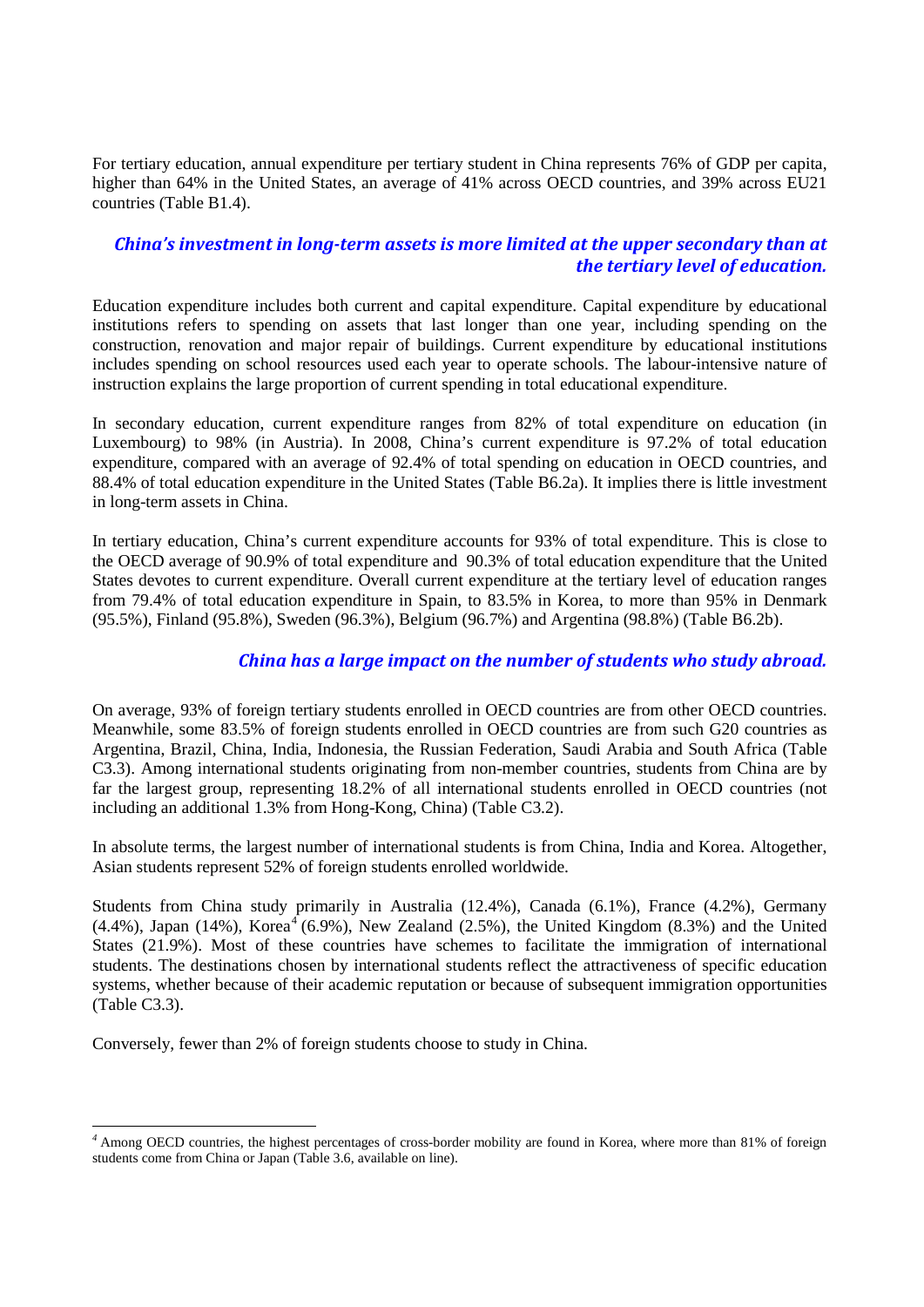## *China reports less compulsory instruction time and more students per classroom than the OECD average*.

Students in OECD countries are expected to receive an average of 6 732 hours of instruction between the ages of 7 and 14, and most of that intended instruction time is compulsory. Compulsory instruction time in China is below OECD average, though no information on intended instruction time is available for China. The students between the ages of 7 and 14 in China receive 5 279 hours of compulsory instruction, more than in Poland (4 391 hours) and Hungary (4 925 hours), but below the OECD average (6 497 hours) and the EU21 average (6 458 hours), and far below Australia, Israel, Italy, Mexico and the Netherlands, all of which report 7 500 hours or more of compulsory instruction time (Indicator D1).

The average number of students per class in primary education in China is 37.1, substantially more than the OECD average of 21, and also more than 29.6 in Chile, 23.3 in the United States, 19.8, on average, across EU21 countries, and nearly double those numbers in Luxembourg (15.6) and the Russian Federation (16.2) (Table D2.1).

In China, the average class size increases between primary and lower secondary education from 17.5 to 54.6 students per class. In contrast, in the United Kingdom and, to a lesser extent, Switzerland (public institutions only) and the United States**,** the number of students per class decreases in lower secondary education (Chart D2.2).

Class size is larger in private institutions than in public institutions by 5.6 in China, similar to four or more students in Japan, Luxembourg and Spain. This is not the case in the United States, on average across the OECD countries, and on average among EU21 countries, (Chart D2.4 and Table D2.1).

The average number of students per teacher in primary education is 17.6 in China, standing between more than 28.1 in Mexico to 10.2 in Poland, and more than 16, on average, across OECD countries, 14.8 in the United States, and 14.5, on average, across EU21 countries (Table D2.1).

## *That could partly explain why students in Shanghai-China spend more time in afterschool lessons.*

Instruction time in formal classroom settings accounts for a large portion of public investment in education and is central to effective teaching and learning. Meanwhile, the amount of instruction time and afterschool lessons available to students is one indication of the learning opportunities available to students.

Findings from the OECD's 2009 Programme for International Student Assessment (PISA) survey suggest that the amount of time spent in these after-school lessons differs widely across countries. Students in Shangai-China<sup>[5](#page-4-0)</sup> spend more time on after-school lessons compared to students in other countries. In Shanghai-China, 23.6% of students reported that they attend after-school lessons for four hours a week or more in mathematics (compared to 5.1% of students in the United States, and 6.1%, on average, across OECD countries), and 14.7% in language-of-instruction (reading, writing and literature) lessons, compared to 4.0% of students in the United States, and 4.7%, on average, across OECD countries (Table D1.3, available on line).

<span id="page-4-0"></span> $<sup>5</sup>$  China has the world's largest population (1.3 billion). In area, China is the largest country in Asia, with almost 9 600</sup> thousand km², almost equal in size to the United States (9 630 thousand km²), and smaller than the Russian Federation (17 million  $km<sup>2</sup>$ ) and Canada (10 million km<sup>2</sup>). Shangai has more than 23 million inhabitants residing on around six thousand km<sup>2</sup>.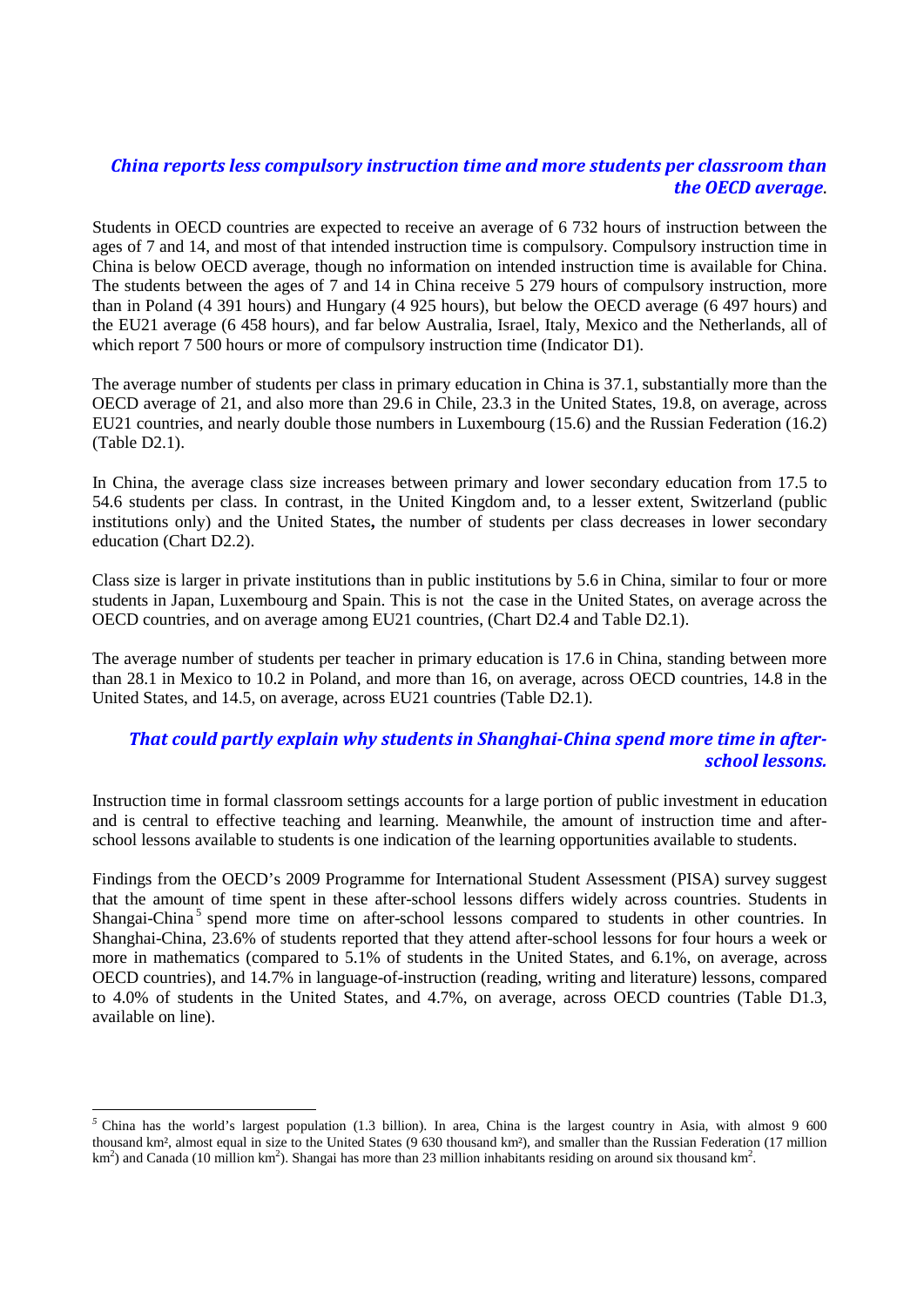## *Shanghai-China's top performance could be explained more by students' reading habit than by students' socio-economic background.*

In 2009, Shanghai-China scored 17 points higher in reading than the historical leader in the PISA rankings, Finland.

*Education at a Glance* 2011 provides further analysis of those results in Indicator A5, which focuses on how student background affects performance. Shanghai-China, as other three top performers in reading, Canada, Finland, Korea, show a below-average impact of socio-economic status on students' reading performance, proving that a student's socio-economic background does not necessarily determine how he or she will perform in school. On average across OECD countries, 31% of students from disadvantaged backgrounds are resilient, meaning that they perform better in reading than would be predicted from their socio-economic backgrounds. In Shanghai-China, 76% of students from such backgrounds are resilient, meaning that most students from modest backgrounds do far better in reading than would be expected, similar to 56% in Korea.

*Education at a Glance 2011* also discusses the relation between reading for enjoyment and performance in school. PISA results show that students who enjoy reading, and who make reading a regular part of their lives, build their reading skills through practice. The strong association between enjoyment of reading and performance does not mean that there is a direct impact on reading scores; rather, it implies that enjoyment of reading is an important precondition for students to become effective readers.

In Shanghai-China, as in Indonesia, at least 80% of boys and 90% of girls reported that they read for enjoyment. In every country except Korea, girls reported reading for enjoyment more than boys. In contrast, on average across OECD countries, just over half of boys (52%) but nearly three-quarters of girls (73%) said that they read for enjoyment (Chart A6.4).

PISA results show that the group of countries where enjoyment of reading makes the least difference in reading performance tends to have lower reading scores, overall, than those countries where enjoyment of reading makes more of a difference. However, this is not true in Shanghai-China, as in Japan, Korea, where a rather small percentage of the variation in reading performance is explained by the *index of enjoyment of reading* (Chart A6.1).

### *Definitions*

"Tertiary education" is defined as higher education (HE). Indicators cover both the current performance of the HE system and the proportion of the adult population (25-64 year-olds) who have attained HE qualifications. HE includes three levels:

College – first stage of tertiary education (corresponding to ISCED 97 5B short) refers to first-level tertiary programmes. College programmes typically have a full-time equivalent duration of between two and three years. The typical entry requirement for college programmes is successful completion of an upper secondary programme and performance that meets college-entrance benchmarks in the national tertiary education entrance examination. Until now, almost all college programmes have been transformed into vocational or technical education programmes that prepare participants for direct entry into specific occupations. Successful completion of such programmes leads to a labour market-relevant vocational qualification.

University – Undergraduate programmes (corresponding to ISCED 97 5A and 5B medium) have more advanced educational content than that offered at college level and generally lead to a bachelor degree.